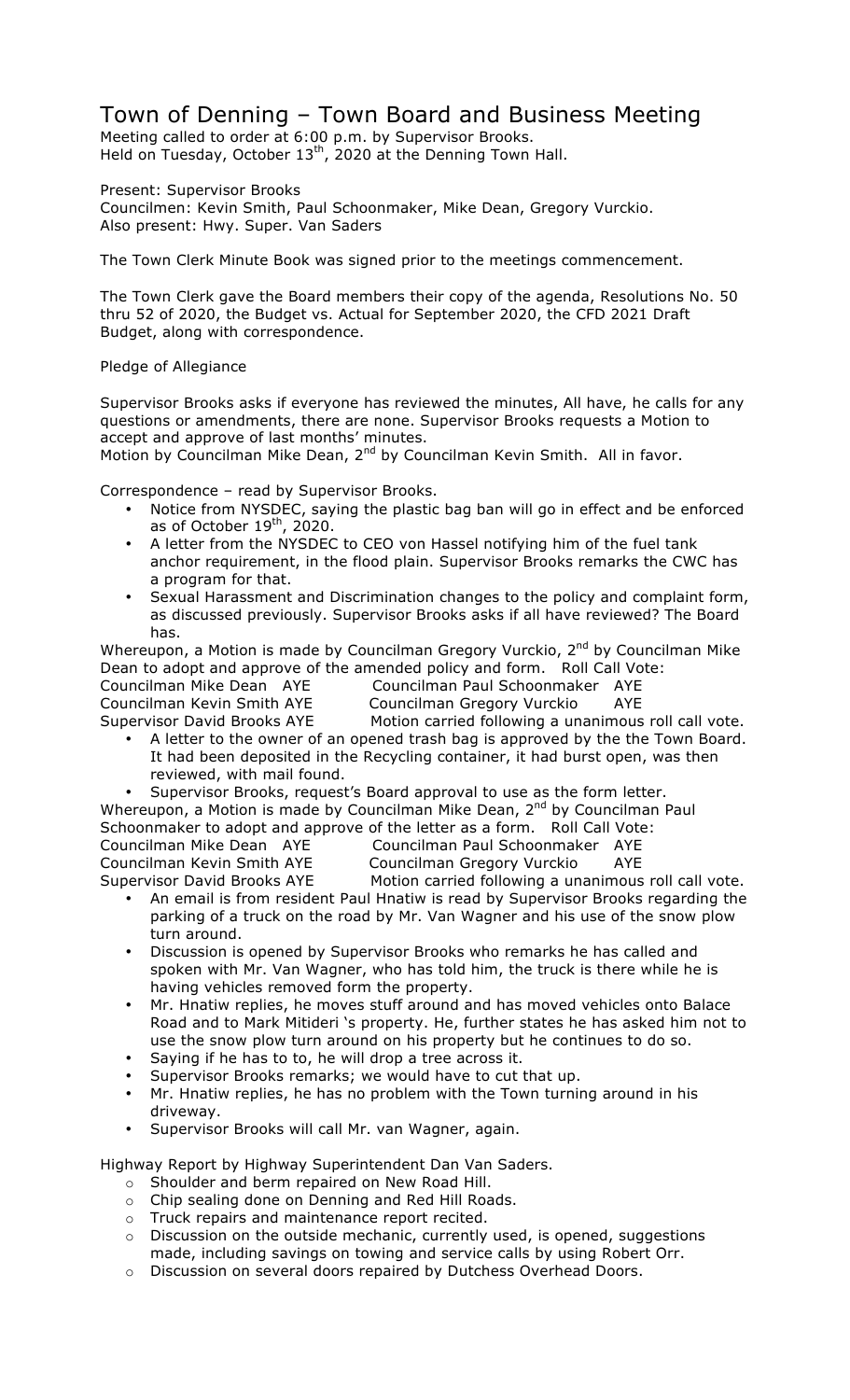- o New furnace being installed, should be completed tomorrow, some duct work to finish.
- $\circ$  Discussion opened on generator, size, will be natural gas, and the tank will be bought, as the Town purchases propane from the Ulster County bid.
- $\circ$  The Town Board reviews both estimates, after discussion the Town authorizes the higher bid of twenty-six thousand for the 35 kw generator with annunciators.
- $\circ$  The generator will be elevated on cement block, even though the area is not in the flood plain for safety and will have its own 500-gallon tank.

Whereupon, a Motion is requested by Supervisor Brooks for the approval to purchase the highway barn generator and fuel tank upon which he commences a Roll Call Vote: Councilman Mike Dean AYE Councilman Paul Schoonmaker AYE Councilman Kevin Smith AYE Councilman Gregory Vurckio AYE Supervisor David Brooks AYE Motion carried following a unanimous roll call vote.

Planning Board: Report by Liaison, Councilman Kevin Smith

- ! At the meeting the Russian Mule Brewery Permit was renewed and the Site Plan reviewed.
- ! The Logging Permit for Peekamoose Properties may need to be extended due to Covid.
- ! The Planning Board has asked him to inquire about a secretary, but he is aware that is not a budgetary feasibility.
- Supervisor Brooks, replies may be next year, the funds can be put back in the budget.

All of the vouchers have been audited and signed by the Councilmen, as presented by Supervisor Brooks and/or Hwy. Super. Van Saders.

Highway Pre Pay Vouchers presented by Hwy. Super. Van Saders. (see Warrant #9 Pre-Pay, voucher #32-35) MVP Healthcare, Inc. DA9060.8 \$11,275.81 Trust & Agency Acct. A9030.8 \$783.87, \$783.85,726.22. Highway Vouchers presented by Hwy. Super. Van Saders.

(see Warrant #9, voucher #109-122) Bottini Fuel Corp. DA5110.4 \$1,356.17. Callanan Industries DA5110.4 \$9,400.33. Campbell Supply Co. DA5130.4 \$140.69. Case Tire Service, Inc. DA5130.4 \$1,738.32. Fleetpride DA5130.4 \$197.32. Health Care Reimbursement Acct. DA9060.8 \$2,500.00. Home Depot Credit DA5130.4 \$217.03 H. O. Penn DA5130.4 \$281.71. Hudson River Truck & Trailer DA5130.4 \$1,879.83. Kimball Midwest DA5130.4 \$276.62. Liberty Trading Post DA5130.4 \$61.96. Mombaccus Excavating DA5110.4 \$391.13. Superior Building Supply DA5130.4 \$128.77. E. Tetz & sons DA5112.2 \$19,749.76.

General Pre Pay Vouchers presented by Supervisor Brooks. (see Warrant #9PP, voucher (#70-78) Central Hudson A1620.4 \$143.60, A5132.4 \$259.51, A8160.4 \$37.63. MVP Health Care DA9060.8 \$8,059.68, \$71.50. Time Warner Cable A1620.4 \$210.88, A5132.4 \$160.49. Trust & Agency Acct. A9030.8 \$260.00, \$761.16, \$307.43, \$260.00.

General Vouchers, presented by Supervisor Brooks. (see Warrant #9, vouchers (139-146) Central Hudson A5182.4 \$126.09. Health Care Reimbursement Acct. A9060.8 \$2,500.00. Grahamsville First Aid A4540.4 \$2,405.75. MVP A9060.8 \$71.50. Office of the State Comptroller A690 \$5,760.00. Postmaster A1110.4 \$64.00. Time Warner Cable A5132.4 \$160.61. UCRRA A8160.4 \$3,377.84. Dutchess Overhead Doors A 8160.4 \$3,185.00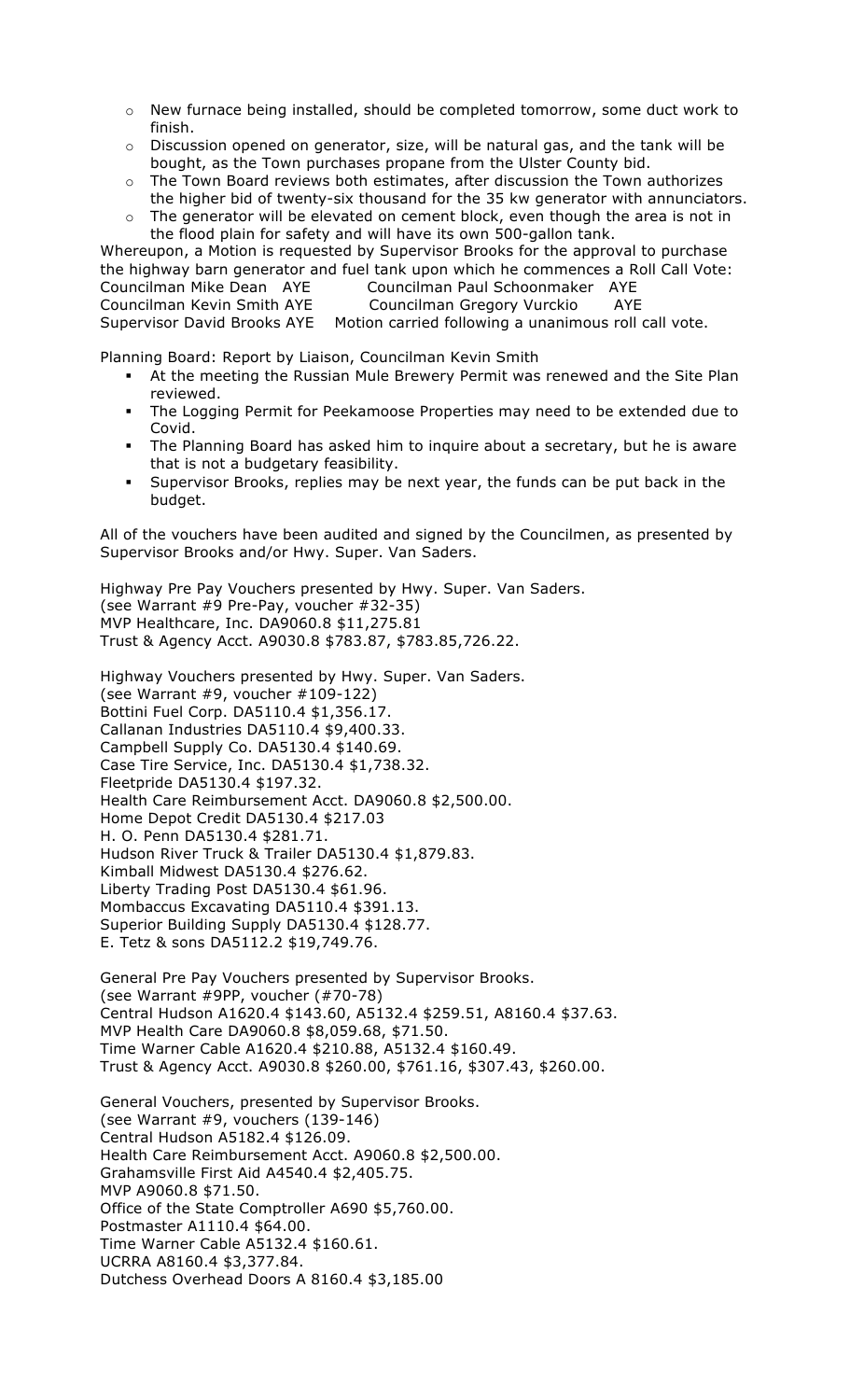Capital Vouchers, Sewage Disposal, presented by Supervisor Brooks. (see Warrant #C9, voucher) –None-

#### Resolution No. 50 of 2020

**WHEREAS** New York State General Municipal Law Sections 103 and 104-4 permit the pre-audit function of vouchers, as a form of internal controls in the checking of claims and supporting documentation. And

**WHEREAS** the Sections 118 and 119 of New York State Municipal Law also authorize the auditing authority to approve of Said vouchers. AND

**WHEREAS** the Office of the New York State Comptroller Division of Local Governments and Accountability: Budgets and Finances also approves of this method.

**NOW THEREFORE BE IT RESOLVED** that the Town of Denning Town Board **HEREBY** approves of and authorizes payment of the following Warrants:

Highway Fund Warrant No. 10 Prep Pay Vouchers #32-35.

Highway Fund Warrant No. 10 Vouchers #109-122.

General Fund Pre- Pay Warrant No. 10 Vouchers #70-78.

General fund Warrant No. 10 Vouchers #139-146.

Capital Sewage Disposal Vouchers Warrant No. 10 None

**Whereupon**, the Resolution was put to a vote, and recorded as follows: Motion to adopt and approve by Councilman Kevin Smith, 2<sup>nd</sup> by Councilman Gregory Vurckio. Roll Call Vote: Councilman Mike Dean AYE Councilman Paul Schoonmaker AYE Councilman Kevin Smith AYE Councilman Gregory Vurckio AYE<br>Supervisor David Brooks AYE Motion carried following a unanimous Motion carried following a unanimous roll call vote.

Resolution No. 51 of 2020

**WHEREAS** on June 30<sup>th</sup>, 2020, \$3,148,268.75 was received from the Community Wastewater Management Program for the Hamlet of Claryville per an Agreement with the Catskill Watershed Corporation (CWC) signed in 2015.

**WHEREAS**, the funds are to be set up into a Community Wastewater Management Capital Project.

**WHEREAS** Resolution No. 44 of 2020 appropriated \$148,268.75 to cover voucher payments.

**NOW THEREFOE BE IT RESOLVED** that the Town of Denning Town Board **HEREBY** authorizes the Supervisor to increase estimated revenue H510, and H2189 Other Home & Community Services Income, and Appropriations H8130.2 Sewage Treatment Disposal Capital Outlay with the balance of \$3,000,000.00.

**Whereupon**, the Resolution was put to a vote, and recorded as follows: Motion to adopt and approve by Councilman Mike Dean, 2<sup>nd</sup> by Councilman Paul Schoonmaker. Roll Call Vote: Councilman Mike Dean AYE Councilman Paul Schoonmaker AYE Councilman Kevin Smith AYE Councilman Gregory Vurckio AYE Supervisor David Brooks AYE Motion carried following a unanimous roll call vote.

Resolution No. 52 of 2020

**WHEREAS**, the Town of Denning Town Board desires to be fiscally responsible. And

**WHEREAS** New York State Town Law §4-1 places the responsibility of general management and control of finances of the Town on the Town Board. And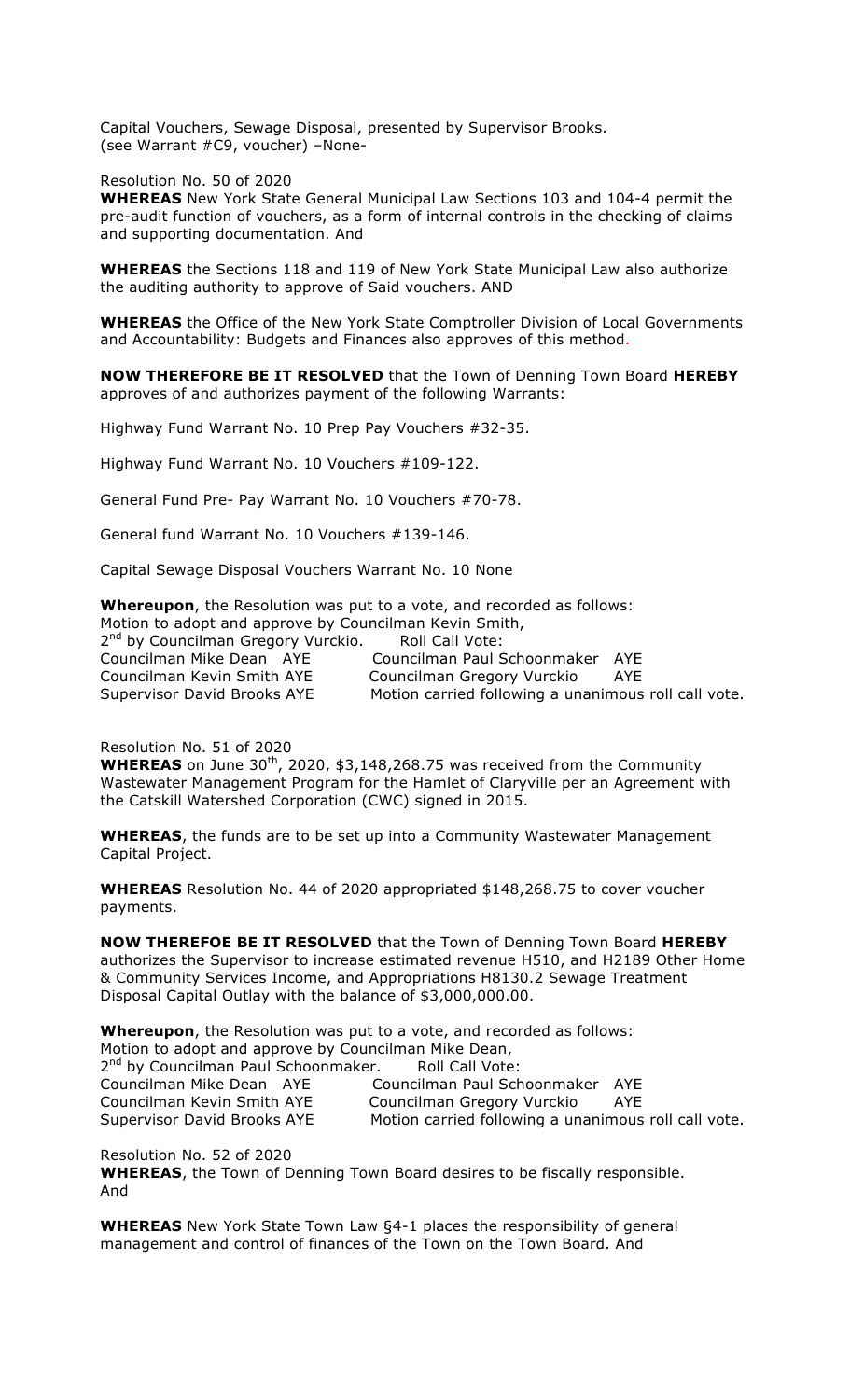**WHEREAS** the Coronavirus has created significant stress on the Town of Denning budget, through an increase in expense, in addition to a loss of revenue; from a loss of sales and mortgage taxes, permits, fines and fees, as well as, the donation from the Frost Valley YMCA, plus a substantial decrease and loss of New York State aid. A depletion in revenue sources has resulted. And

**WHEREAS** the Town of Denning Town Board has no desire to shift the burden onto the taxpayers of the Town of Denning. And

**FURTHER,** New York State Town Law §4-2 pertains to the responsibility of the Supervisor, provides that the office of Town Supervisor acts as CEO, CFO of a Town and §29 authorizes the Supervisor to be the budget officer.

**THEREFORE, BE IT RESOLVED** that the Town of Denning Town Board **HEREBY** adopts and approves of a "Spending Moratorium".

**THEREBY** making all spending needing mandatory prior approval from the Town of Denning Supervisor, in order for payment to made.

**Whereupon**, the Resolution was put to a vote, and recorded as follows: Motion to adopt and approve by Councilman Kevin Smith,

| 2 <sup>nd</sup> by Councilman Gregory Vurckio. | Roll Call Vote:                                      |     |
|------------------------------------------------|------------------------------------------------------|-----|
| Councilman Mike Dean AYE                       | Councilman Paul Schoonmaker AYE                      |     |
| Councilman Kevin Smith AYE                     | Councilman Gregory Vurckio                           | AYE |
| Supervisor David Brooks AYE                    | Motion carried following a unanimous roll call vote. |     |

Judge Follender has not arrived, as per his request to be placed on the agenda.

Supervisor Comments:

- Supervisor Brooks informs the Town Board, of the video chat with the U.S. Army Corp. of Engineers, Chazen, DEC and himself regarding the Sundown Stream Project, the project will go to bid this winter.
- Supervisor Brooks informs the Board he has discussions with UCDPW regarding the weight limit of the Sundown Bridge, funds had been allocated however, many of the UC bridge crew members have retired, so it will need to go to bid. The County will shore up the bridge.
- Supervisor Brooks opens a discussion on the permits for the Blue Hole going to seven days a week, he is trying to get rid of food but does not believe it will work as it would be the only State park not allowing it.
- He further, states that next year a towing policy and towing arrangements will be in place.
- Brief discussion on effectiveness and plowing over the winter with the jersey barriers and linear posts which are installed on Peekamoose Road.
- Supervisor Brooks comments that NYSDEC wanted the road snow-blowed, however, as that is a County job, it is their decision, 3200 linear posts have been installed.
- The NYSDEC has been working on putting a parking lot on Denning Road, and clearing the trail to the Red Hill Fire Tower, the neighbor is concerned with trespassers, he has been told to post his property.
- Supervisor Brooks has spoken with the DEC representative and had told him to speak with the neighbors before implementing their plan and they did not.
- Supervisor Brooks opens a brief discussion on the lighting of the fire tower and its 100 anniversary, there was a lot of participation.

Supervisor Brooks calls for Councilman Comments:

- $\triangleright$  Councilman Vurckio; the CWT meeting was cancelled.
- > Supervisor Brooks remarks CWC programs are on hold due to lack of funding
- > Councilman Paul Schoonmaker and Supervisor Brooks have a brief discussion on Councilman Schoonmaker attending court, Supervisor Brooks says he should not with the majority of the cases coming from NYC, which is a hot spot.
- $\triangleright$  Councilman Mike Dean inquires if the parking lot on Dinch Road for the Tower will be closed, now?
- $\triangleright$  Supervisor Brooks responds no, the new lot is to ease traffic on Red Hill, further commenting the new lot will be a harder hike.
- $\triangleright$  Brief discussion follows on the out of state professional trail crew brought in the the NYSDEC.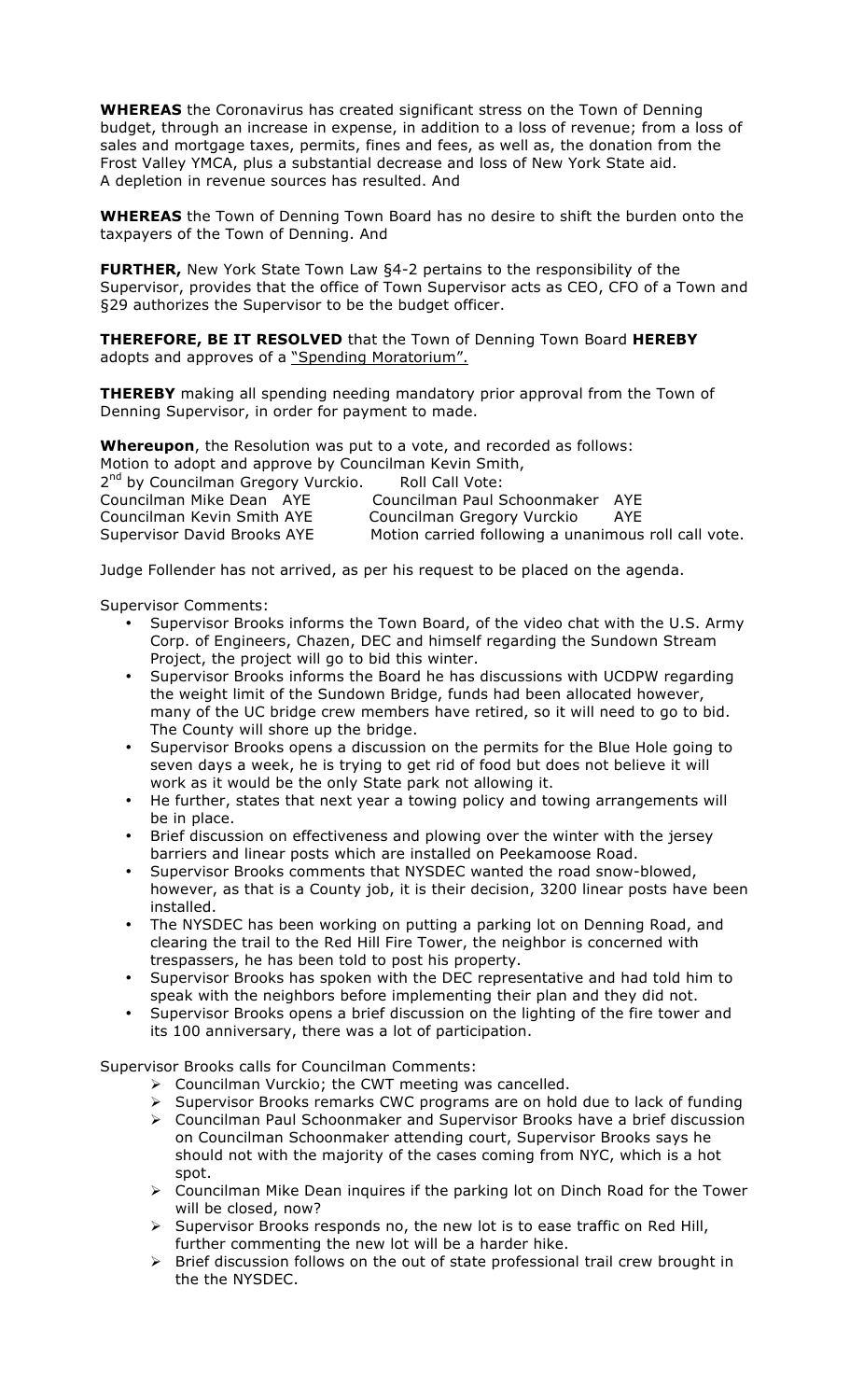Supervisor Brooks calls for Public Comments:

- o Resident Paul Hnatiw states it has been 28 months since the start of the issue on his road. He says he appreciates the Supervisor going up and talking to him.
- $\circ$  Mr. Hnatiw opens a discussion on the traffic on Peekamoose Road, saying traffic to the Blue Hole has never been this way, the same amount of traffic during the week as there is on holiday weekends and they fly down the road.
- o Discussion on the Rangers, lack of U.C. Sheriff Dept. enforcement, which had been requested multiple times and co-operation.
- o Supervisor Brooks remarks he has called the U.C. Sheriffs although they did not respond, when the Ranger called for back up.

Supervisor Brooks requests a Motion to enter into the 2021 Budget Workshop at 6:41 pm.

**Whereupon**, the Motion was moved by Councilman Gregory Vurckio, 2<sup>nd</sup> by Councilman Mike Dean, to enter into the 2021 Budget Workshop and close the regular Town Board/Business meeting, All in favor. Motion carried.

# Town of Denning – 2021 Budget Workshop

Called to order at 6:42 p.m. by Supervisor David Brooks. Held on Tuesday, October 13<sup>th</sup>, 2020 at the Denning Town Hall.

## Present: Supervisor Brooks

Councilmen: Kevin Smith, Paul Schoonmaker, Mike Dean, Gregory Vurckio. Also present: Hwy. Super. Van Saders

Supervisor Brooks commences a line by line budget review.

- $\triangleright$  He states the Town has a \$120,00.00 short fall before he began work on the budget due to Covid 19. He further, states the loss of NYS aid by 20% and CHIPS lost 20%, is an issue, since it was 2% of the Town budget, the Town with the decrease the percentage will drop and the Town could loose all of the AIMS funding next year.
- $\triangleright$  All employees will receive a 1% increase except for the Judge and the Town Clerk, they will get a five-hundred-dollar raise.
- $\triangleright$  All Councilman and himself did not get a raise.
- $\triangleright$  He removed the funds for a new laptop from his equipment line and took the \$500 from the Town Clerks .4 contractual line, she does not go over her budget.
- > Refuse and Garbage has been increased, garbage is costing the Town \$50,00.00 plus a year.
- $\triangleright$  Medical increase of \$50,000.00 each for the General and Highway Budget line.
- > Supervisor Brooks remarks it is unsustainable and something will have to be done next year.
- $\triangleright$  Revenue side of the budget has seen a decrease in sales tax. He further comments he is thankful the proposed sales tax agreement was voted down, it had been a plan to divvy sales tax up by population, he made is thoughts known to Legislator John Parete who voted no.
- > Donations are at \$35,000.00, he spoke with YMCA Director Huncosky, who said he hoped to open for summer camp, next year.
- The Highway budget is lowered since CHIPS has been decreased by 20%. The Highway budget is lowered since can called the Mowing will be done in house by department employees.
- 
- $\blacktriangleright$  Reduced the equipment line to \$5,000.00.
- $\triangleright$  Medical insurance increase is \$50,000.00.
- > Supervisor Brooks reminds all, the contract for the Sundown Fire Protection District expires next year and he is confident there will be an increase.
- $\triangleright$  Discussion opened on the CCSWD budget.
- $\triangleright$  Councilman Mike Dean remarks there should be a salary for you, suppose there is a flood, the amount of work will be incredible and you are not taking one now, doing the work and you should.
- $\triangleright$  Supervisor Brooks asks what Councilman Dean feels is an appropriate number?
- $\triangleright$  Discussion follows.
- $\triangleright$  The Board will appropriate \$5,000.00 to personal services .1.

Supervisor Brooks seeks comments from Hwy. Super. Van Saders and the Town Board.

- $\triangleright$  Hwy. Super. Van Saders replies the snow line remained the same, he will work around the rest.
- $\triangleright$  Supervisor Brooks remarks you are under budget for this year and asks Councilman Mike Dean to be Liaison to the the Highway Department for any questions or to talk things out.